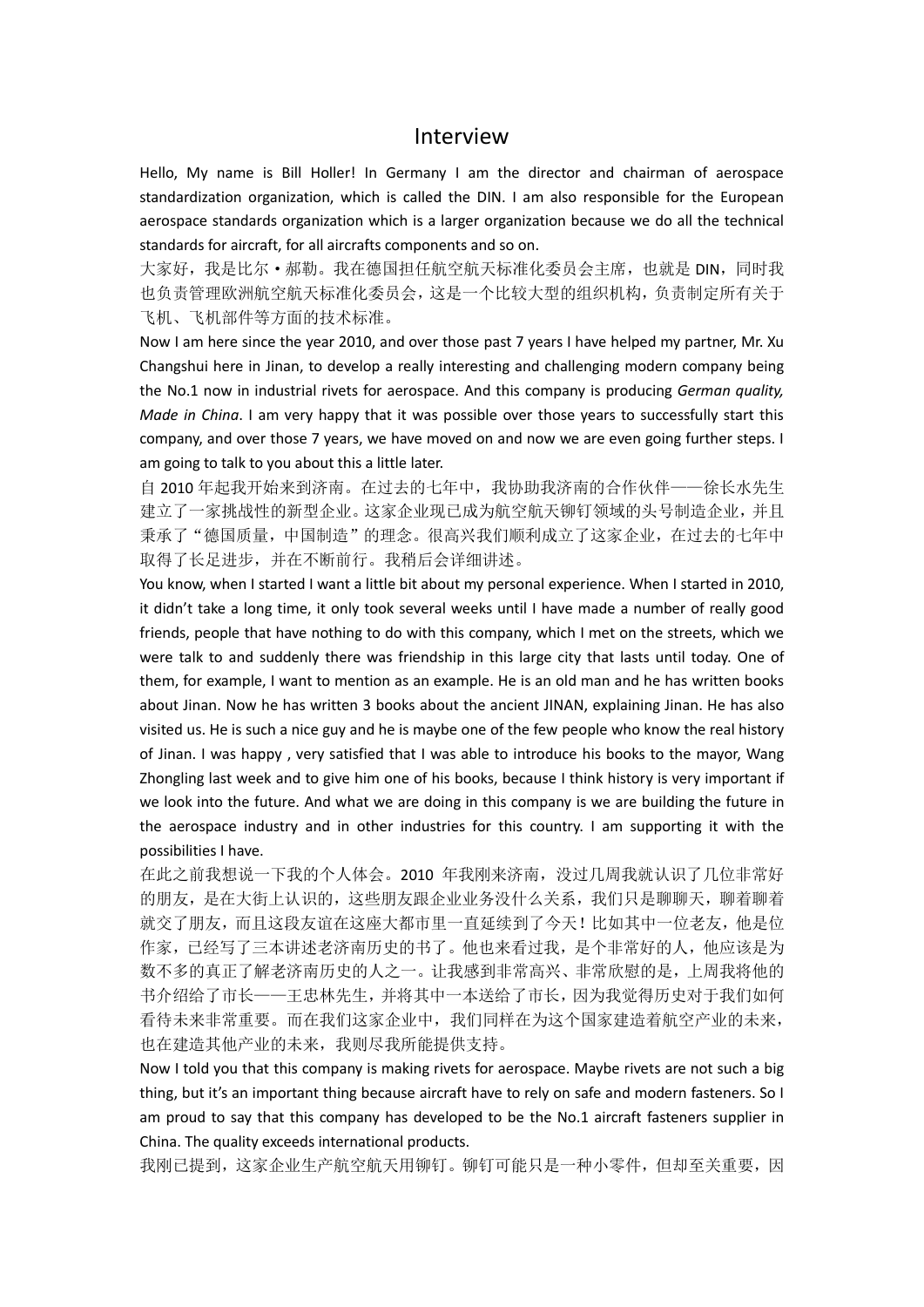为飞机必须依赖于安全、可靠、先进的紧固件,而这家企业是中国国内首屈一指的航空航天 紧固件供应商,产品质量达到国际先进水平。

These years we have moved on to new technologies, introduced additive manufacturing, which we call 3D printing, very high-tech 3D printing, into Jinan. Very close to the present location here, We will install a technology center here, TTC 4.0 before the end of next year as I was told at the moment. And this technology center, TTC 4.0, will serve the Chinese aerospace industry and other industries as a production shop, as a development center, as a showroom. We will even train people and we will sell this very successful German technology to other companies who want to participate in this challenging development. So this TTC 4.0 is based on the experience of the most advanced German company in this field because the company Toolcraft is among the top 50 enterprises in Bavaria.

经过这几年的发展之后,我们开始拓展至新技术领域,例如我们近期已计划在济南引进增材 制造技术, 即通常所说的 3D 打印, 而且这是一种高技术含量的 3D 打印技术。我们将在目 前的厂房附近建立一个技术中心,TTC4.0,目前规划应在明年年底前建好。建成的 TTC4.0 技术中心将服务于中国的航空航天行业及其它产业,集制造、研发、展示、培训于一体,并 可将德国的先进技术销售给愿意加入到这个挑战性领域中的企业。TTC4.0 技术中心由拥有该 领域尖端技术的德国企业 Toolcraft 公司倾力打造,该公司是德国巴伐利亚州 50 强企业之一。 Here the background in this video you see, the video that was shown only recently, maybe in May this year, it was shown the first time here in Jinan when the two partners of Shandong and Bavaria to celebrate their 30 years anniversary. Our prime minister was here, governor of Shandong was here, and we have seen all the positive results that have been achieved during those 30 years. Maybe I should mention that the guy, the German Bavaria guy who started this cooperation, he was a very famous prime minister, and he was very famous for his vision in cooperation and in technology. He was the first foreign politician who visited Chairman Mao back in 1975. He was the first politician in Europe to understand that we need our own aerospace industry, that is why he started the company which today all of you know as Airbus or Kong Ke, so actually politician started this successful aerospace company. Now he is the father of Shandong Bavaria cooperation. And during the meeting where this video was shown for the first time in Jinan on May 11, our prime minister said that after 30 years of partnership, the partnership has turned to friendship. That is something that I can really also support from my side, because I find here in Jinan, independent where we are, what we are dealing with if it is banks, if it's governments, if it's people on the streets, I find very friendly, very nice to the forthcoming people there.

我身后的电脑中所播放的视频正是今年 5 月份山东与巴伐利亚州友好州省 30 周年庆祝活动 上推出的。当时我们巴伐利亚州州长和山东省政府省长都出席了活动。我们看到在过去的 30 年中,双方合作取得了一系列积极性的成果,这里我想提一下,我们巴伐利亚州始创这 段友好关系的领导人,是一位很著名的州长,同时以远见卓识和对技术的敏感著称,他早在 1975 年就作为西方第一位政治人物访问了毛主席,而且他也是欧洲第一位认识到我们欧洲 要有自己的航空航天产业的政治家,因而他创立了航空企业,后来发展为我们大家都熟知的 空中客车公司,所以可以说这家成功的航空企业的创始人是一位政治家。现在他又同时成为 山东与巴伐利亚友好州省关系之父。在 5 月份举行的 30 周年纪念会议上,我们的州长说过, 历经了 30 年以后,之前的合作关系已经变成了友谊,这点我个人非常支持,因为我在济南 时,不管在哪儿,不管与谁打交道,银行、政府亦或是大街上的群众,他们都非常热情,非 常友善。